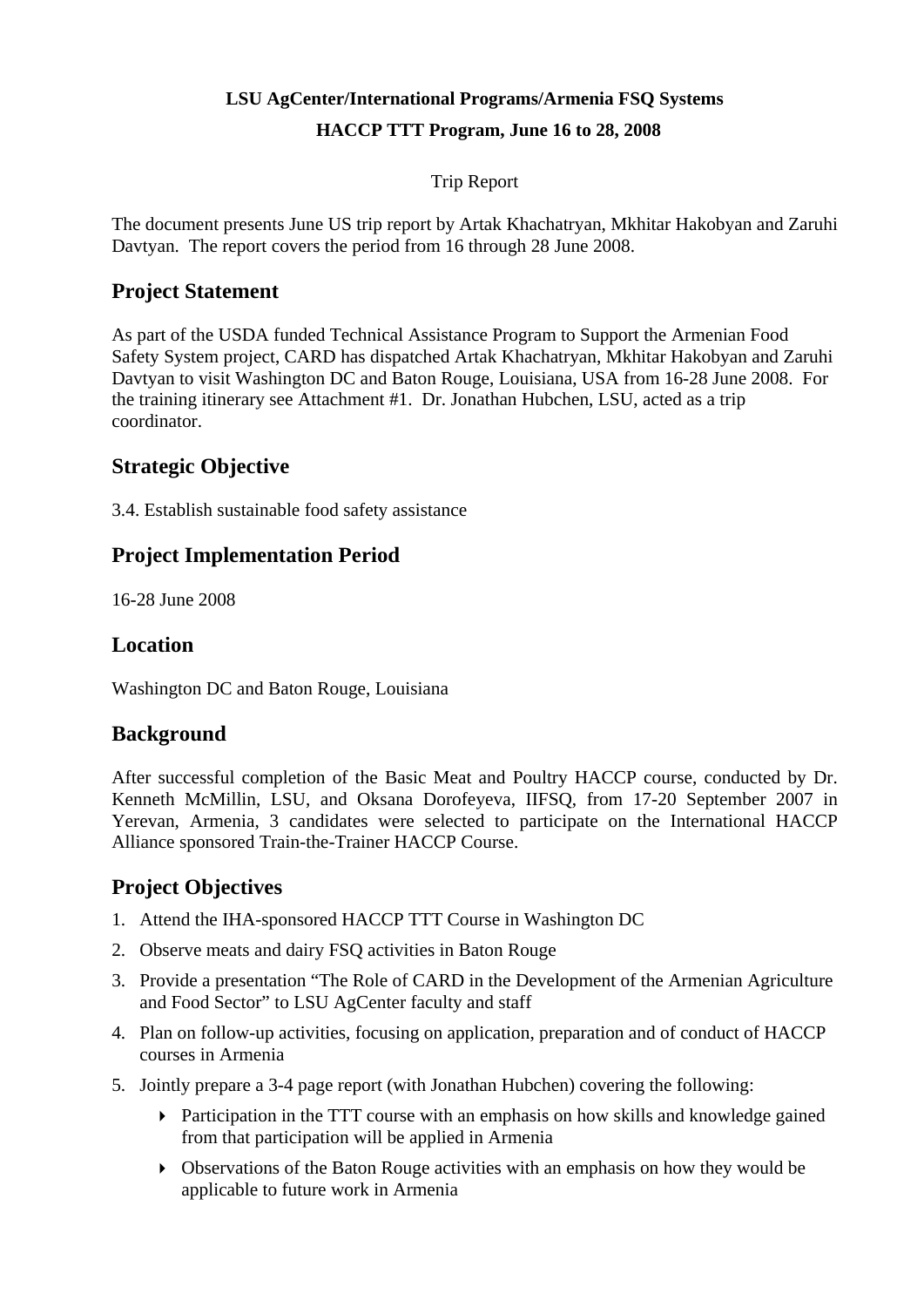# **Executive Summary**

## 17-19 July 2008 *Train-the-Trainer HACCP Course, Washington DC*

After successful completion of the Basic Meat and Poultry HACCP course, conducted by Dr. Kenneth McMillin, LSU, from 17-20 September 2007 in Yerevan, Armenia, 3 candidates were selected to participate on the International HACCP Alliance sponsored Train-the-Trainer HACCP Course. The training was organized and conducted by the Grocery Manufacturers Association (GMA). There were 30 participants on the training, from which 5 were from Mexico,  $3$  – from Armenia and the rest – from the US. They represented private processing companies, government, consulting companies and universities.

The first half of the first day was devoted to adult learning styles and techniques. Understanding personal learning styles preferences of adults and how these might impact their teaching styles is important for trainers to know in order to address them properly when teaching adults.

The rest two and a half days were spent on reviewing Prerequisite Programs and HACCP principles. Training was conducted in the form of both lectures and hands-on practical sessions with an emphasis to explain how to teach HACCP. For hands-on sessions, trainees were divided into subgroups, each developed sample HACCP documents for an imaginary food processing facility. For Agenda of the training see Attachment #1.

Upon completion of the training participants received 2008 Certificate of Participation for attending and successfully completing the Train-the-Trainer HACCP Course. In addition, they received published training materials. In order to facilitate further trainings participants would like to conduct after becoming Lead Instructors, GMA offered PP presentation of training materials for sale.

Since implementation of HACCP becomes mandatory in 2010 in Armenia, participation of CARD staff on the training, sponsored by USDA and arranged by LSU AgCenter is well-timed assistance for CARD to build its capacity and become IHA-accredited entity to provide further trainings to Armenian government officials and food industry. The ultimate purpose of these trainings would be to assist food processors to introduce HACCP and regulatory agencies – to develop HACCP regulations and conduct audits.

#### 21-25 July 2008 *Visit to Baton Rouge, Louisiana*

The following main activities were implemented during the trip to Baton Rouge, Louisiana:

- 1. Tour to Louisiana State University AgCenter and Southern University Campuses
- 2. Visit to Red Stick farmers market
- 3. Visit to poultry farms
- 4. Meeting with Dr. Lakshman Velupillai for programmatic orientation and organizational description of LSU AgCenter and International Programs, discussion of follow-up training activities
- 5. Visits to LSU meat lab, LSU dairy lab, SU meat lab
- 6. Meeting with Dr. William Richardson, Chancellor of the LSU AgCenter
- 7. Meeting with and Dr. Leodrey Williams, Chancellor of SU AgCenter
- 8. Visit to Kleinpeter dairy and Manda Meats companies to observe production technologies with an emphasis on HACCP implementation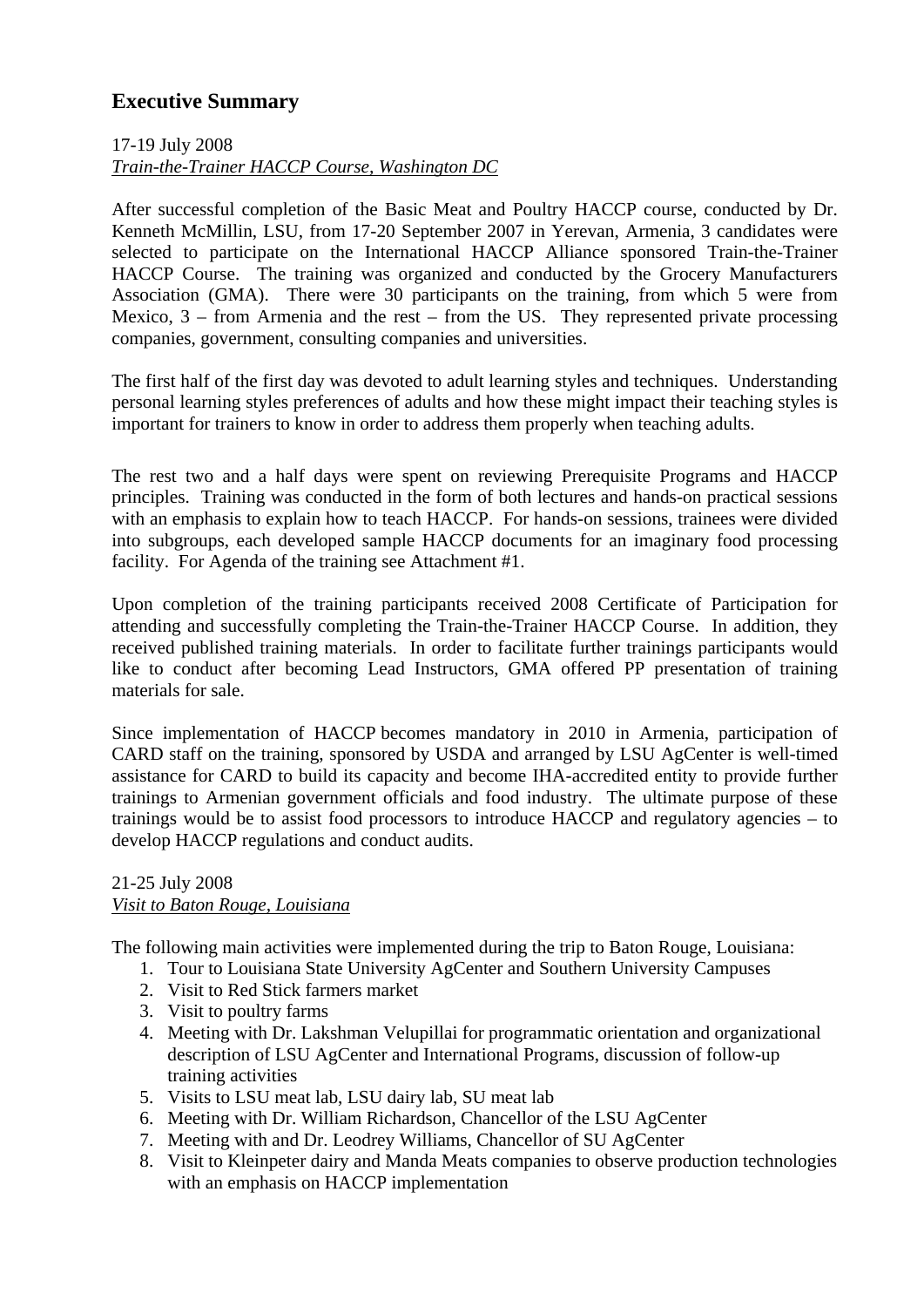- 9. Provision of presentation "The Role of CARD in the Development of the Armenian Agriculture and Food Sector" to LSU AgCenter faculty and staff
- 10. Conference call with Carolyn Schramm to discuss follow-up activities

# **Training follow-up activities:**

Upon return from the training, the following specific steps are recommended to be taken:

- 1. For CARD to apply to IHA for HACCP training accreditation by 31 July 2008
- 2. For three CARD participants to apply to IHA to become Lead Instructors by 31 July 2008
- 3. Using training materials received during this and previous trainings and PP Presentation purchased from GMA during the training, develop own training materials specific for dairy, meat & poultry, and juice industries – by 1 October 2008.
- 4. At least annually, conduct trainings for each of the mentioned industry sectors, as well as government officials and university representatives.
- 5. Use knowledge and skills gained during the training while implementing Technical Training and Assistance Project.
- 6. Use knowledge and skills gained during the training to assist government officials in developing HACCP regulations and guidelines.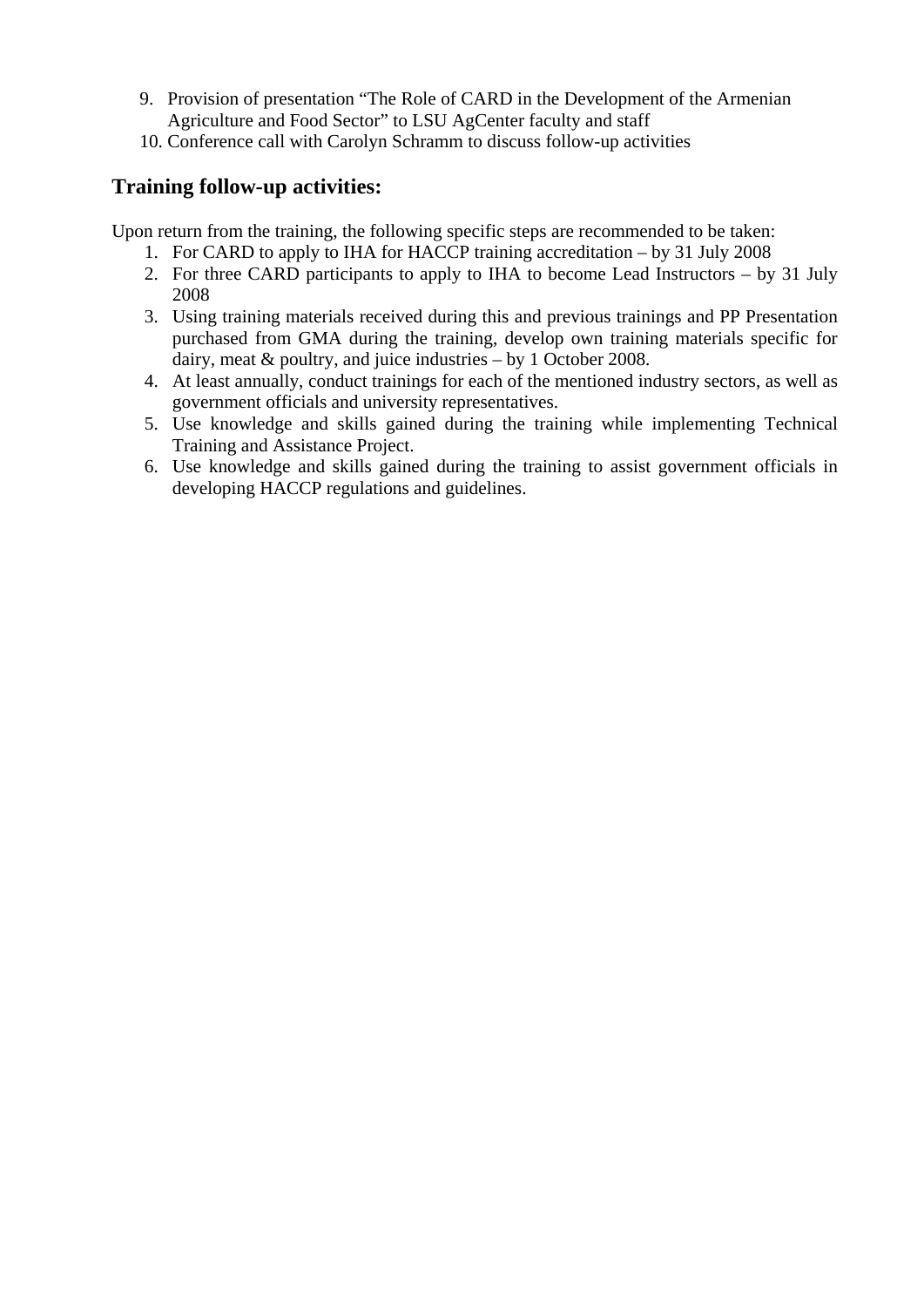# **Representative Trip Pictures**











Pic5 Pic6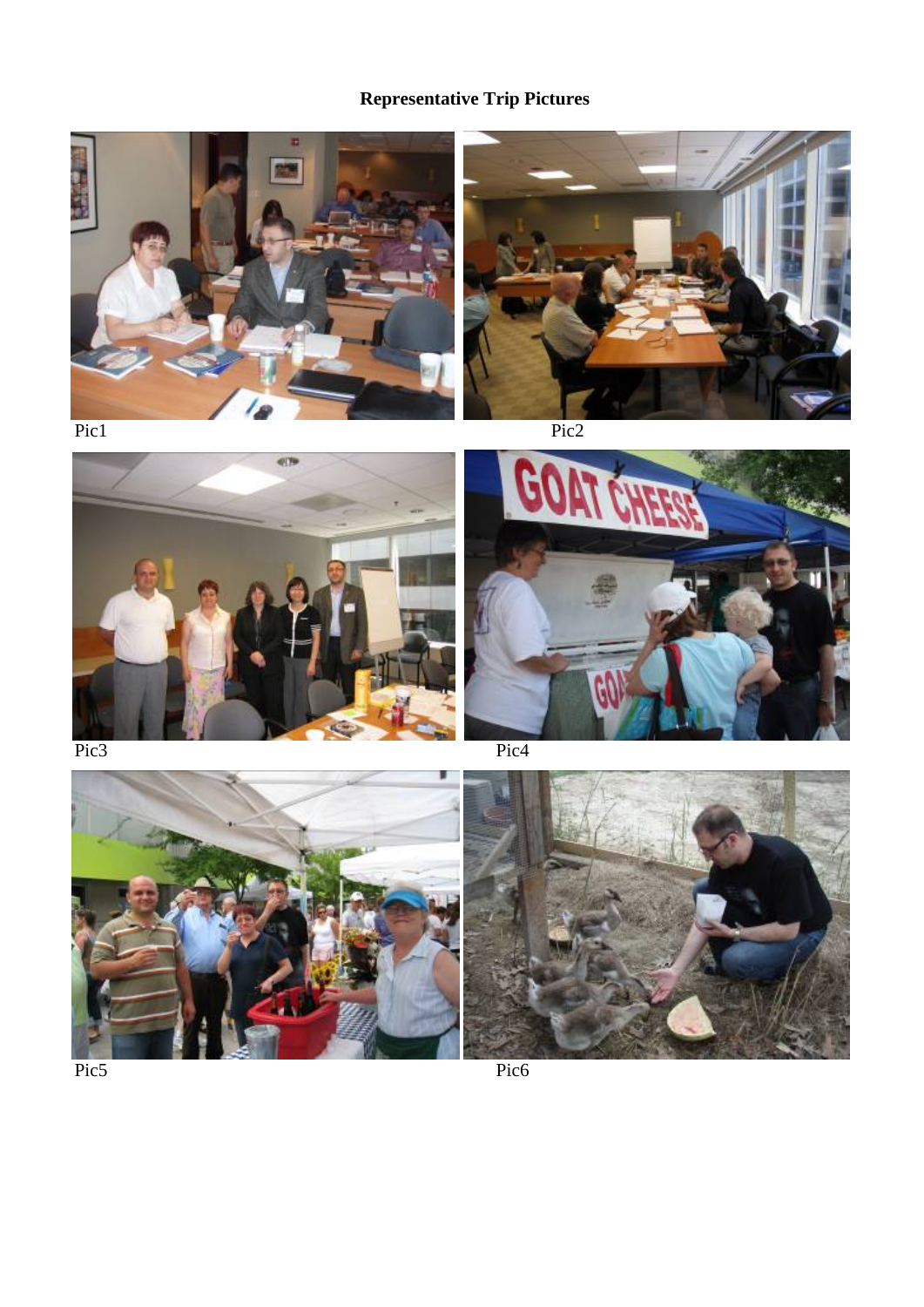











# **Picture Captions**

**Pic1.** Mkhitar Hakobyan and Zaruhi Davtyan at the TTT HACCP Workshop, Washington DC, 17 June 2008

**Pic2.** Artak Khachatryan at the working group discussion, TTT HACCP Workshop, Washington DC, 18 June 2008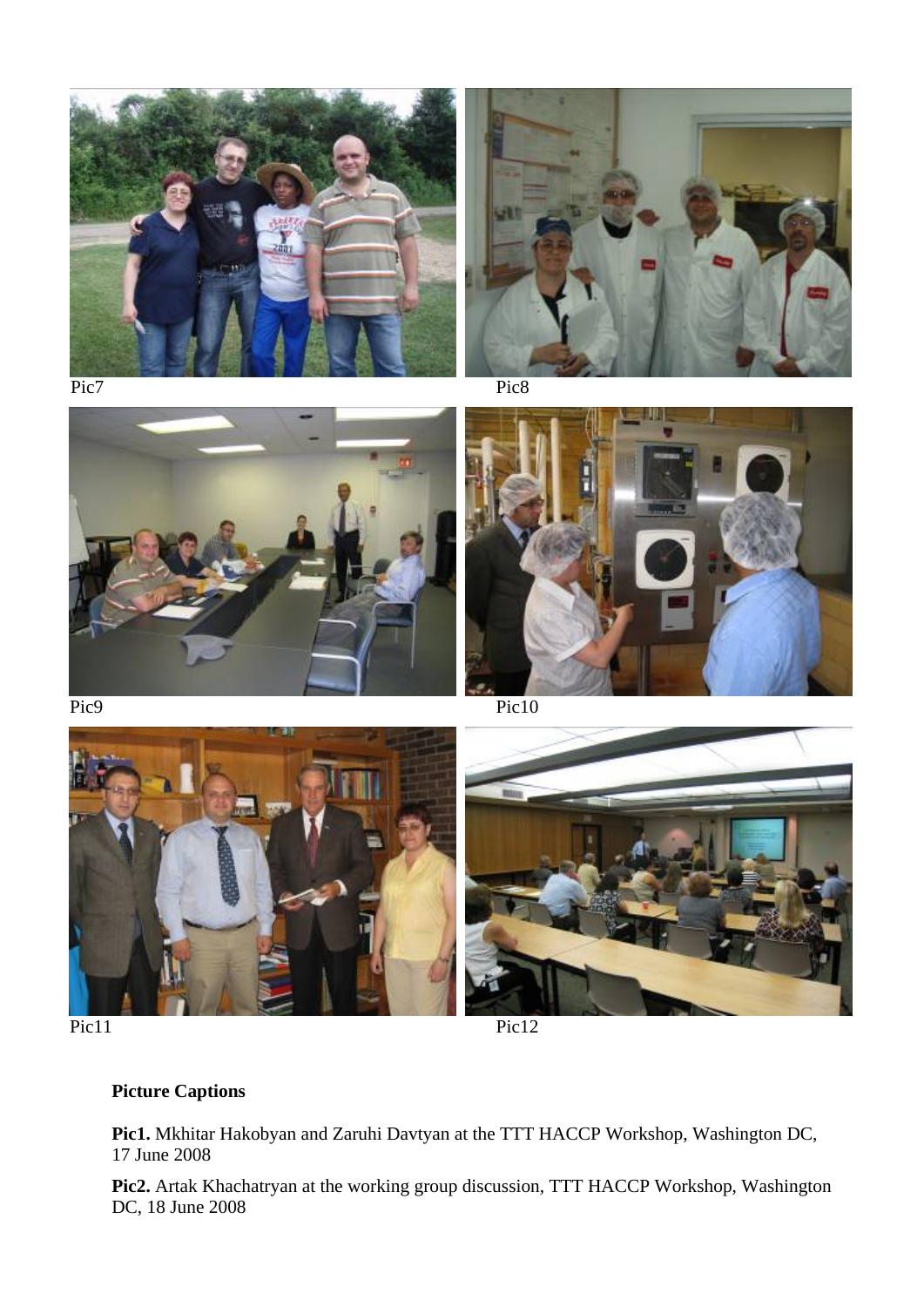**Pic3.** TTT HACCP Workshop Certificate Award ceremony. From left to right: Artak Khachatryan, Zaruhi Davtyan, Jenny Scott, Yuhuan Chen, and Mkhitar Hakobyan, Washington DC, 19 June 2008

**Pic4.** Mkhitar Hakobyan at the Red Stick farmers market, Baton Rouge, Louisiana, 21 June 2008

**Pic5.** CARD and SU teams enjoying fruit wines at the Red Stick farmers market, Baton Rouge, Louisiana, 21 June 2008

**Pic6.** Mkhitar Hakobyan is feeding chickens at the poultry farm, Baton Rouge, Louisiana, 21 June 2008

**Pic7.** CARD team at a poultry farm, Baton Rouge, Louisiana, 21 June 2008

**Pic8.** CARD team and Dr. Jonathan Hubchen visiting Manda Meats plant, Baton Rouge, Louisiana, 24 June 2008

**Pic9.** Dr. Lakshman Velupillai welcomes Armenian team at the LSU AgCenter, Baton Rouge, Louisiana, 23 June 2008

**Pic10.** Dr. Aryana Kayanush explains Mkhitar Hakobyan and Zaruhi Davtyan implementation of HACCP plan at the Dairy Lab of LSU AgCenter, Baton Rouge, 23 June 2008

**Pic11.** Introduction of Armenian team to Dr. William Richardson, Chancellor of the LSU AgCenter, 25 June 2008

**Pic12.** CARD team presents "The Role of CARD in the Development of the Armenian Agriculture and Food Sector" to LSU AgCenter and SU AgCenter faculty and staff.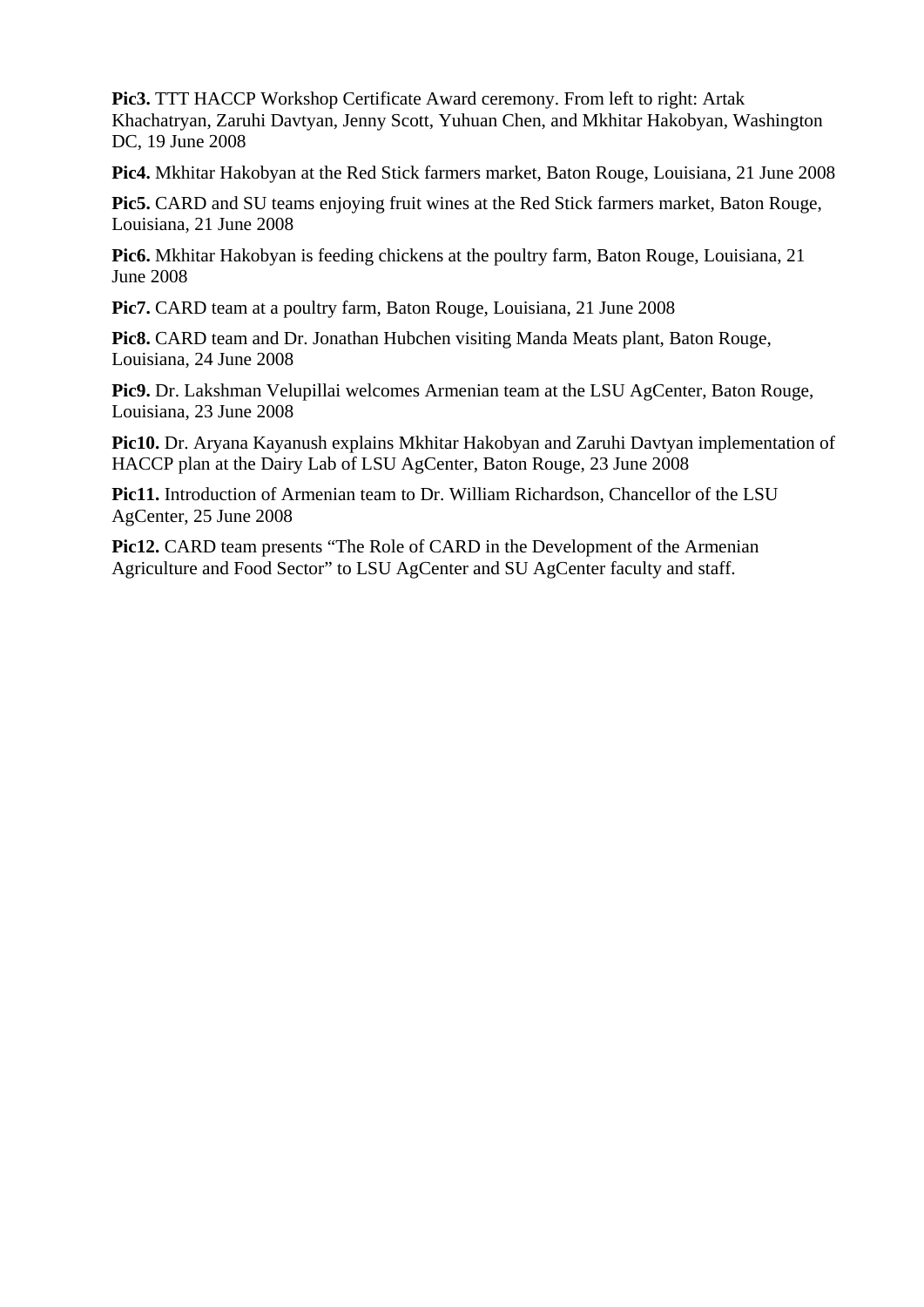#### **Attachment #1 Visit Itinerary**

#### **LSU AgCenter/International Programs/Armenia FSQ Systems**

#### **HACCP TTT Program, June 16 to 28, 2008**

#### **Basic Information**

**Travelers**: Artak Khachatyran, Zaruhi Levon Davtyan, Mkhitar Hakobyan of the Center for Agribusiness and Rural Development (CARD) in Armenia

#### **Objectives**:

- Attend the IHA-sponsored HACCP TTT Course in Washington DC
- Observe meats and seafood FSQ activities in Baton Rouge
- **Provide a presentation, "The Role of CARD in the Development of the Armenian** Agricultural and Food Sector", to LSU AgCenter faculty and staff:
- Plan on follow-up activities, focusing on application, preparation and conduct of Meat and Poultry HACCP courses in Armenia
- Jointly prepare a 3-4 page report (with Jonathan Hubchen) covering the following:
	- o Participation in the TTT course with an emphasis on how skills and knowledge gained from that participation will be applied in Armenia
	- o Observations of the Baton Rouge activities with an emphasis on how they would be applicable to future work in Armenia

#### **LSU AgCenter Contacts**

| Name & Position                                                  | Telephone Number(s)                                            | e-mail                       |
|------------------------------------------------------------------|----------------------------------------------------------------|------------------------------|
| Dr. Kayanush Aryana, Associate<br>Professor of Dairy Science     | $O - 225$ 578-4380                                             | karyana@agcenter.lsu.edu     |
| Mr. Joseph Howell, Assistant<br><b>Project Coordinator</b>       | $O - 225$ 578-8113, H $- 225$<br>769-8750                      | jhowell@agcenter.lsu.edu     |
| Dr. Jonathan Hubchen, Project<br>Coordinator                     | $O - 225$ 578-7067, H $- 225$<br>383-0690, C 225 678-2447      | jhubchen@agcenter.lsu.edu    |
| Dr. Darryl Kuhnle, Program<br>Coordinator                        | $O - 225$ 578-7608                                             | dkuhnle@agcenter.lsu.edu     |
| Dr. Kenneth McMillin, Professor<br>of Animal Science             | $O - 225$ 578-3438                                             | kmcmillin@agcenter.lsu.edu   |
| Dr. Michael Moody, Professor of<br>Food Science                  | $O - 225$ 578-5207, H $- 225$<br>$752-3755$ , C $-225810-9970$ | mmoody@agcenter.lsu.edu      |
| Mr. Boo Persica, Research<br><b>Associate of Animal Science</b>  | $O - 225578 - 3439$                                            | mpersica@agcenter.lsu.edu    |
| Dr. Lakshman Velupillai, Direc-<br>tor of International Programs | $O - 225$ 578-6963, H $- 225$<br>769-5786, C - 225 241-1898    | lvelupillai@agcenter.lsu.edu |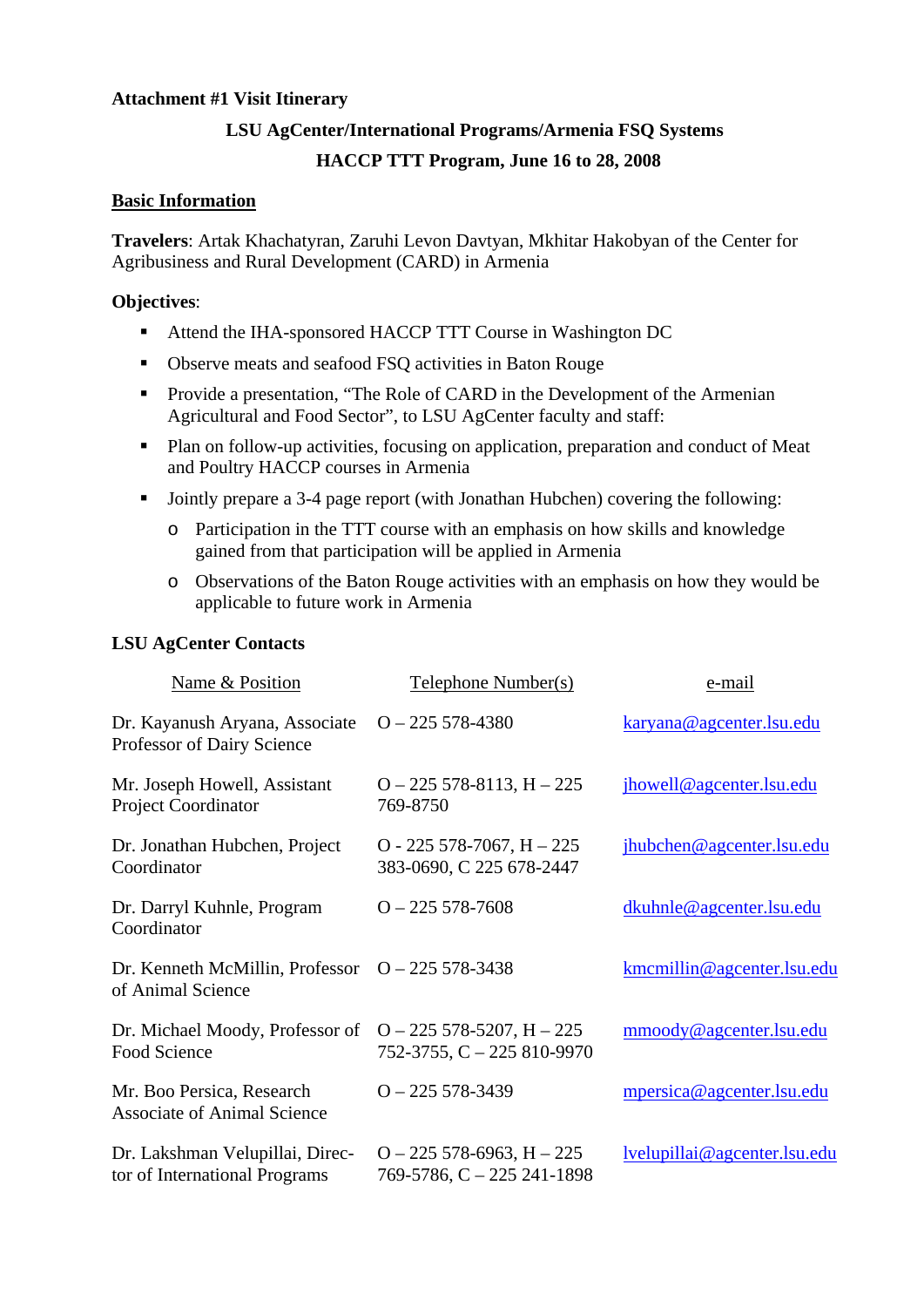#### **SU AgCenter Contacts**

| Name & Position                                              | Telephone<br>Number(s)           | e-mail                          |
|--------------------------------------------------------------|----------------------------------|---------------------------------|
| Mr. Curtis Chisley, USDA Meat<br>Specialist                  | $Q - 225771 - 2262$<br>ext 227   | curtis_chisley@suagcenter.com   |
| Dr. Fatemeh Malekian, Associate<br>Professor of Food Science | $Q - 225771 - 2262$<br>ext 265   | fatemah_malekian@suagcenter.com |
| Dr. James McNitt, Professor of<br>Animal Science             | $Q - 225771 - 2262$ ,<br>ext 270 | james_mcnitt@suagcenter.com     |

#### **Monday, June 16, 2008**

| 4:45 am           | Leave Yerevan (on Lufthansa Flight 3257)                                                                                                                                                                 |                                                                                                     |  |
|-------------------|----------------------------------------------------------------------------------------------------------------------------------------------------------------------------------------------------------|-----------------------------------------------------------------------------------------------------|--|
| 9:50 am           | Transfer at Munich to Washington DC (on Lufthansa Flight 414)                                                                                                                                            |                                                                                                     |  |
| $1:00 \text{ pm}$ | Arrive at Dulles International Airport and met by Jonathan Hubchen of the LSU<br>AgCenter's International Programs. They will be taken to the Comfort Inn<br>Convention Center (downtown Washington DC). |                                                                                                     |  |
|                   | Hotel for duration in WDC:                                                                                                                                                                               | <b>Comfort Inn Convention Center</b><br>1201 $13^{th}$ St. NW<br>Washington, DC 20005; 202 682-5300 |  |

# **Tuesday, June 17, 2008 – Attend HACCP TTT Course** (1<sup>st</sup> Day)

- 7:30 am Walk to GMA/FPA Building, Course Venue: 1350 I (Eye) Street, NW, Suite 300, Washington, DC; 202 639-5900
- 8:00 am Registration
- 8:30 am Welcome and Introduction
- 8:45 am Adult learning styles and techniques
- 10:00 am BREAK
- 10:15 am Continue with adult learning styles and techniques
- 12:00 n LUNCH
- 1:00 pm Review of International HACCP Alliance Accreditation Process
- 1:30 pm Introduction to teaching HACCP *Recognize the relationship between HACCP and food safety*
- 2:00 pm Review Prerequisite Programs
- 2:45 pm BREAK
- 3:00 pm Preparing to conduct the Hazard Analysis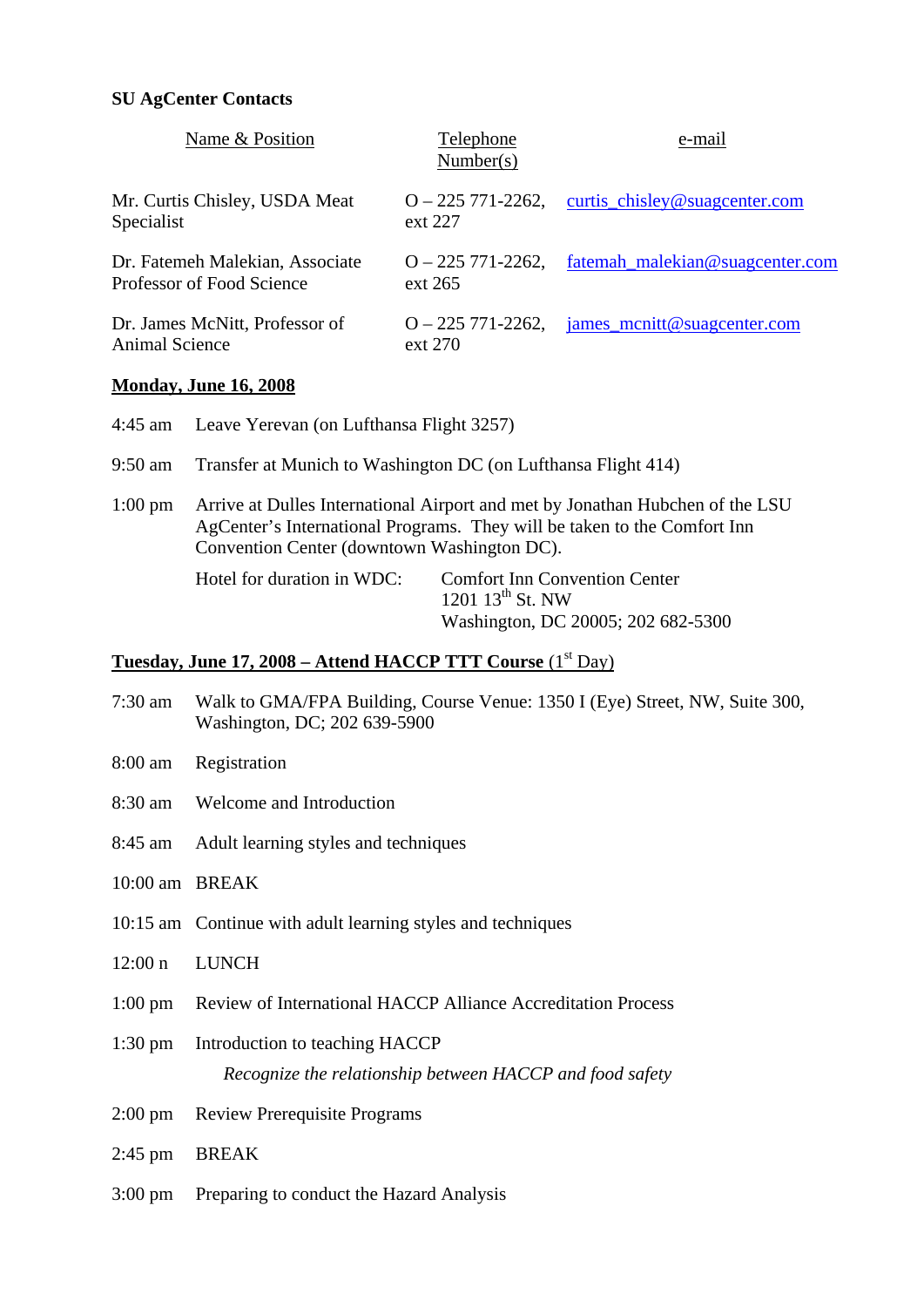- Identify and control hazards
- Biological
- Chemical & Physical **Principle 1**: Conduct a hazard analysis **Principle 2**: Determine the critical control points (CCPs)
- 5:00 pm Adjourn for the day!

# **Wednesday, June 18, 2008 – Attend HACCP TTT Course** (2nd Day)

- 8:00 am Walk to GMA/FPA Building, Course Venue
- 8:30 am Class exercise *Working groups – Task A: Principles 1 and 2*
- 10:00 am BREAK
- 10:15 am Continue with working groups
- 11:00 am Reports of working groups
- 12:00 n LUNCH
- 1:00 pm Continue with reports of working groups
- 1:30 pm **Principle 3**: Establish critical limits  **Principle 4**: Establish monitoring procedures **Principle 5**: Establish corrective actions
- 2:15 pm Class exercise

*Working groups – Task B: Principles 3, 4, and 5* 

- 3:00 pm BREAK
- 3:15 pm Continue with working groups
- 4:00 pm Reports of working groups
- 5:00 pm Adjourn for the day!

# **Thursday, June 19, 2008 – Attend HACCP TTT Course** (3rd Day)

- 8:00 am Walk to GMA/FPA Building, Course Venue
- 8:30 am **Principle 6**: Establish verification procedures **Principle 7:** Establish record-keeping and documentation procedures
- 9:15 am Class exercise

*Working groups – Task C: Principles 6 and 7* 

- 10:00 am BREAK
- 10:15 am Reports of working groups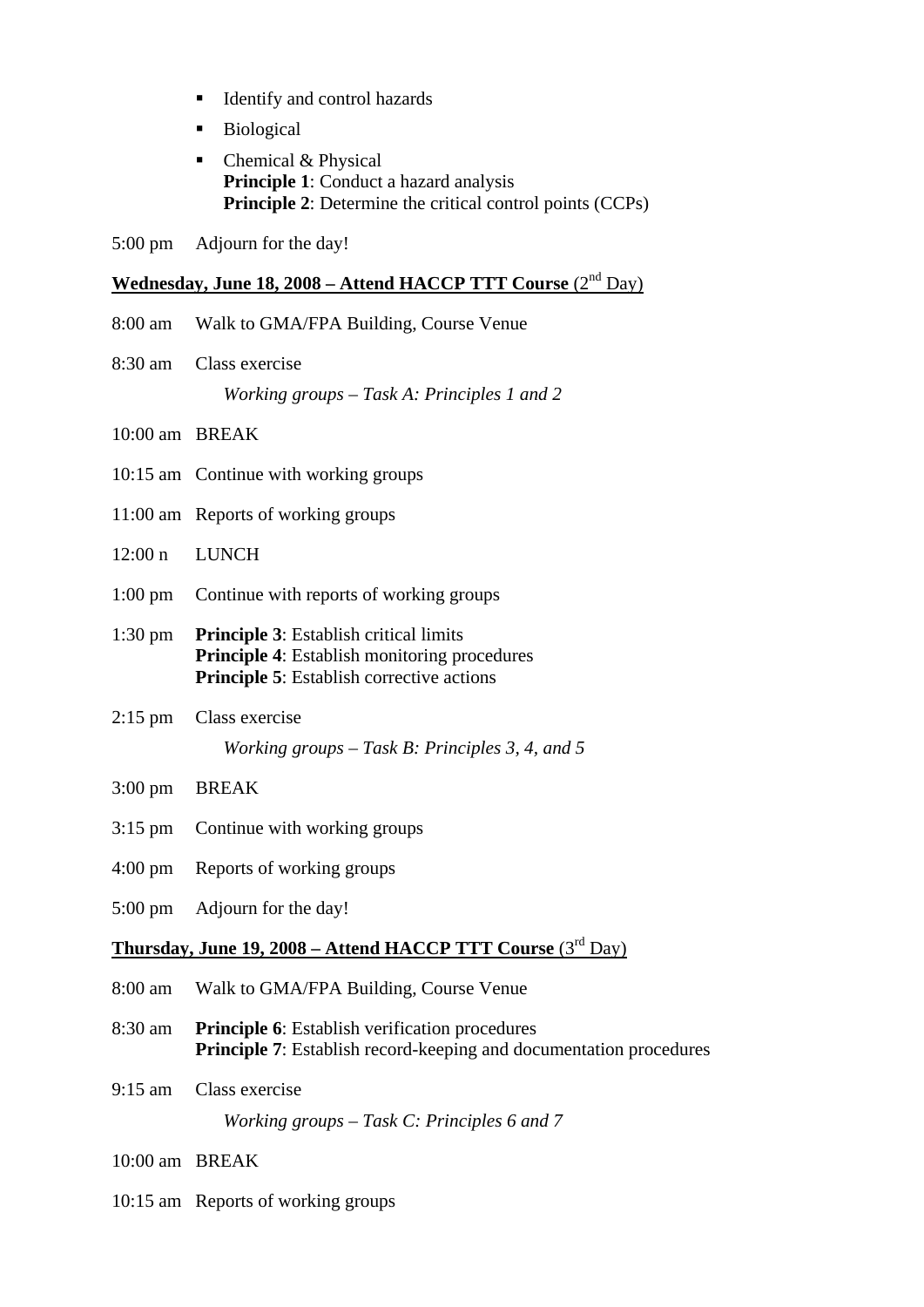# 11:00 am HACCP Regulations in the United States *Recognize regulatory issues impacting the implementation of HACCP systems*

- 12:00 n LUNCH
- 1:00 pm Organizing and managing HACCP programs *Implement and maintain a HACCP plan Establish HACCP plan maintenance and measurement procedures*
- 1:30 pm Class exercise open dialogue on teaching methods *HACCP training exercise*
- 2:30 pm **Questions, answers and wrap-up**
- 3:00 pm Conclusion of workshop!

### **Friday, June 20, 2008**

- 10:00 am Check out of Comfort Inn Convention Center
- 3:00 pm Arrive at the Dulles International Airport after check-in, all participants will meet with Dr. Hubchen to compare  $\frac{1}{2}$  page reports on the TTT course
- 5:25 pm Leave Washington DC (on Delta Flight 1049)
- 8:45 pm Transfer at Atlanta to Baton Rouge (on Delta Flight 4571)
- 9:15 pm Arrive at Baton Rouge Airport and met by a representative of the LSU AgCenter's International Programs. They will be taken to the Lod Cook Hotel at LSU. Hotel for duration of stay in BR: Lod Cook Hotel and Conference Center 3848 W. Lakeshore Dr.

Baton Rouge, LA 70802; 225 383-2665

#### **Saturday, June 21, 2008**

- 9:00 am Visit the Red Stick Market and tour Downtown
- 12:00 n Lunch with SU Faculty (Dr. Malekian, Dr. McNitt and Mr. Chisley)
- 1:00 pm Tour of Southern University campus, Museum, farm etc

#### **Sunday, June 22, 2008**

Picnic/shopping with Dr. Melekian

6:30 pm Dinner at the Velupillai's house

#### **Monday, June 23, 2008**

- 8:00 am Leave Lod Cook for LSU International Programs at Sugar Station Bldg
- 8:30 am Programmatic orientation: welcome by Dr. Lakshman Velupillai, description of LSU AgCenter and International Programs, overview of remaining activities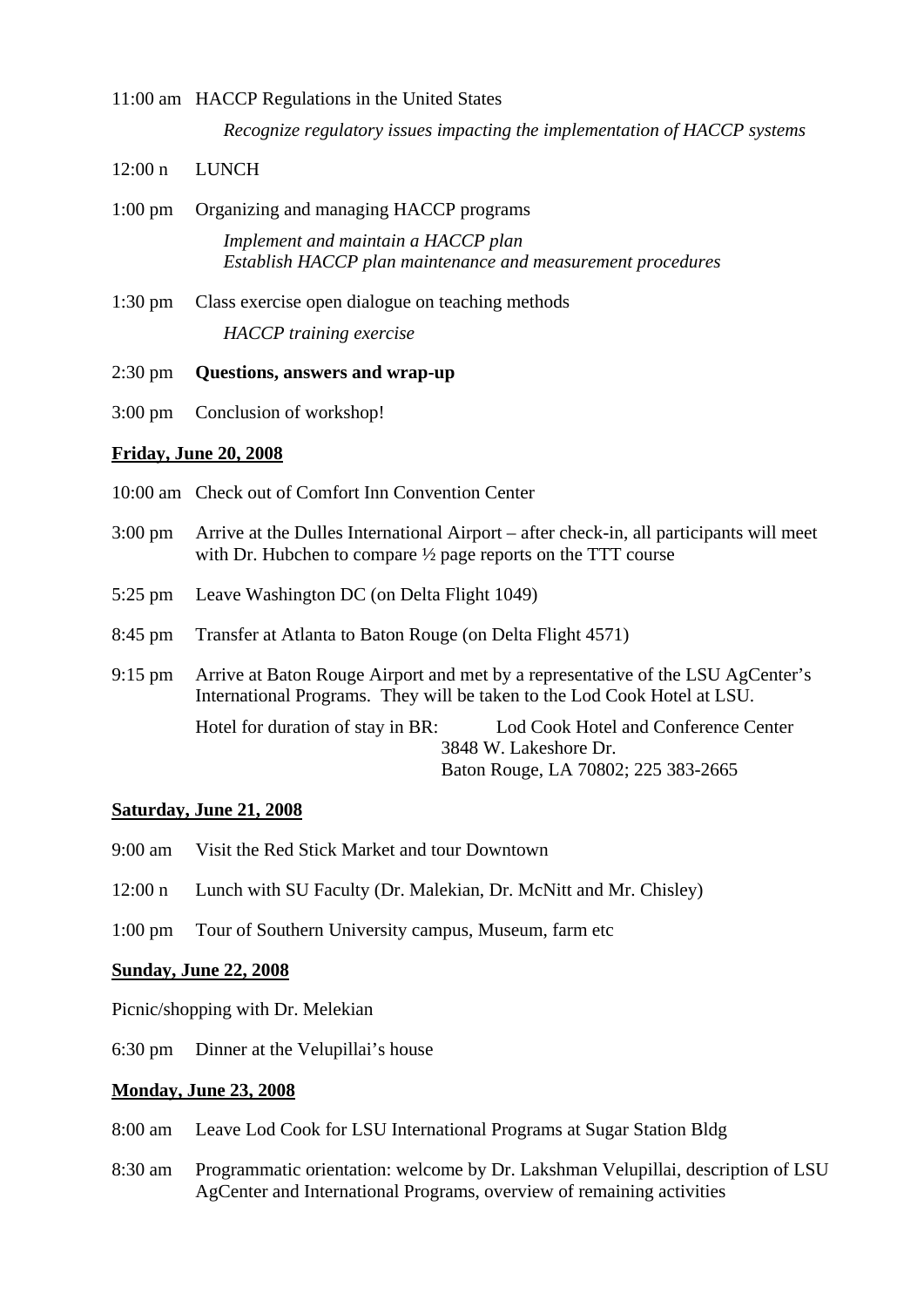- 9:30 am Preparation of Presentation
- 10:00 am Initial discussion of follow-up training activities in Armenia all participating faculty from LSU AgCenter and SU are invited
- 12:00 n LUNCH, LSU Faculty Club
- 1:00 pm Visit of LSU meat lab with Mr. Boo Persica
- 2:00 pm Visit of LSU dairy lab with Dr. Kayanush Aryana
- 3:30 pm Visit of SU with Dr. Fatemeh Malekian
	- Meet with Dr. Leodrey Williams (Chancellor), Dr. Kirkland Millad (Vice Chancellor of Research) and Dr. Gina Eubanks (Vice Chancellor of Extension) of the SU AgCenter
	- **Tour meat lab**
- 6:30 pm Dinner at the Moody's house

#### **Tuesday, June 24, 2008**

- 7:30 am Leave Lod Cook
- 9:00 am Meet with Kleinpeter Dairy (Jackie Goudreaux, 14444 Airline Hwy Baton Rouge, LA 70817, 225 753-2121) – emphasizing HACCP implementation
- 12:00 n Lunch
- 1:00 pm Visit Manda Meats (Josh Yarbourough, 10571 Hwy 16 Amite, LA 70422, 225 287- 8821) – emphasizing HACCP implementation, quality control and record keeping

#### **Wednesday, June 25, 2008**

- 8:30 am Leave Lod Cook
- 9:00 am Meeting with Dr. William Richardson, Chancellor of the LSU AgCenter, at 101 Efferson Hall
- 12:00 n LUNCH
- 1:30 pm Presentation by travelers to LSU AgCenter faculty and staff: The Role of CARD in the Development of the Armenian Agricultural and Food Sector
- 3:00 pm Additional discussion of follow-up training activities in Armenia as well as submission, comparison and synthesis of ½ page reports on Baton Rouge Activities

#### **Thursday, June 26, 2008**

- 4:30 am Check out of Lod Cook and leave for Baton Rouge Airport
- 7:40 am Leave Baton Rouge (on Delta Flight 4505)
- 11:10 am Transfer at Atlanta to Washington DC (on Delta Flight 6142)